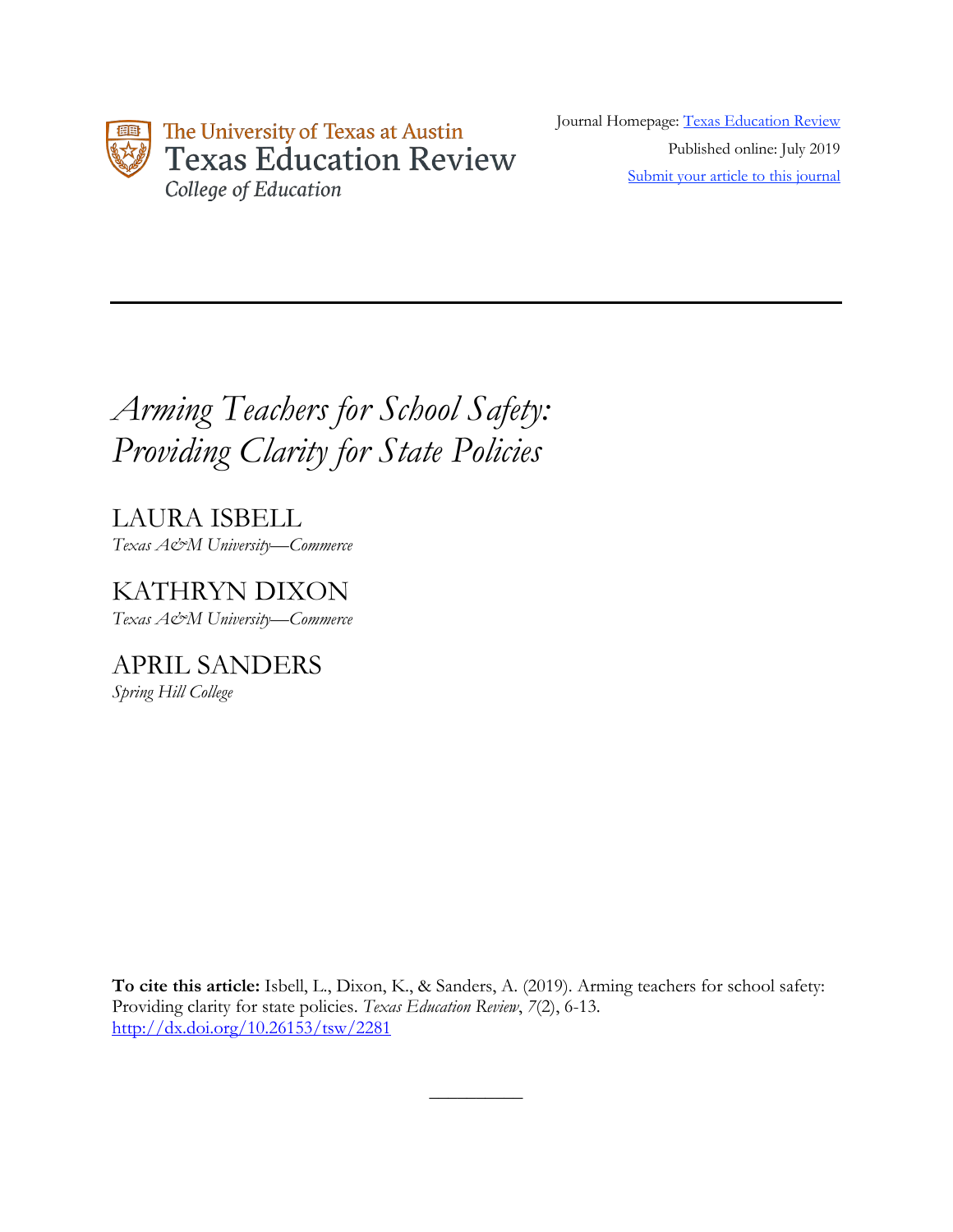## **Arming Teachers for School Safety: Providing Clarity for State Policies**

LAURA ISBELL *Texas A&M University—Commerce*

KATHRYN DIXON *Texas A&M University—Commerce*

> APRIL SANDERS *Spring Hill College*

In early 2018, following the tragic shooting deaths of 14 students and three teachers at Marjory Stoneman Douglas (MSD) High School in Parkland, Florida, students across the nation began to rally against gun violence in their schools in ways the country has never witnessed. This particular shooting, which occurred almost 19 years after the Columbine High School shooting, mobilized students and emboldened a movement after a group of MSD students began to publicly call for action from fellow students, legislators, and the adults whom they believed should be keeping them safe. Survivors spoke out via social media, in addition to television and print media, calling for legislative changes to prevent future gun violence in schools. Other responses from legislators, as well as concerned citizens, had a different focus—arming school personnel to respond with force to eliminate the threat in an active shooter situation or to act as a last line of defense by protecting students with a firearm in the classroom. This response was quite different from the reactions of most students who had lived through the trauma of a gunman in the hallways of their school, but the call to arm teachers, or at least staff members working in the school, became a central focus for some who are at the epicenter of policy-making in our country.

Policies that allow for arming teachers vary across the United States because they are written at the state level and implemented at the local school district level, rather than the national level. No one policy or formula for policy exists, but similarities are present in these laws that are often labeled as "School Marshal" or "Guardian" policies (Texas Senate Select Committee on Violence in Schools and School Security, 2018). Texas is one such state where these types of policies are currently implemented at the district level and are the topic of much debate. Arming school personnel or bringing guns into schools as a way to counter school shootings elicit strong reactions on both sides of the debate. In a 2018 survey by the National Education Association, 64% of the respondents said they would feel less safe if faculty/staff were armed, and 82% responded that they would not carry a gun (NEA, 2018a; 2018b). A Gallup poll conducted during the same time period echoes the same results with 73% of teachers opposing being armed (Brenan, 2018). Lawmakers in each state are also debating how or if to arm school faculty/staff, and in 2019, the Texas State Legislature introduced nine bills, which was more than any other state, related to guns in schools (Education Commission of the States, 2019). Since Texas is on the forefront of making such legislation, the laws and enacted programs could serve as a template for other states. By looking at how Texas is finding a way to arm faculty/staff, an understanding can be formed regarding similar laws being written in several other states. As gun violence increases in schools (K-12 School Shooting Database, 2019), the call to arm faculty/staff will continue to be on the forefront of the debates, and all stakeholders (i.e., teachers, students, administrators, and parents) should be aware of how these policies are written and the intent behind putting guns in the hands of the very people entrusted to teach multiplication, chemistry equations, and reading. In this editorial, we aim to bring awareness of the types of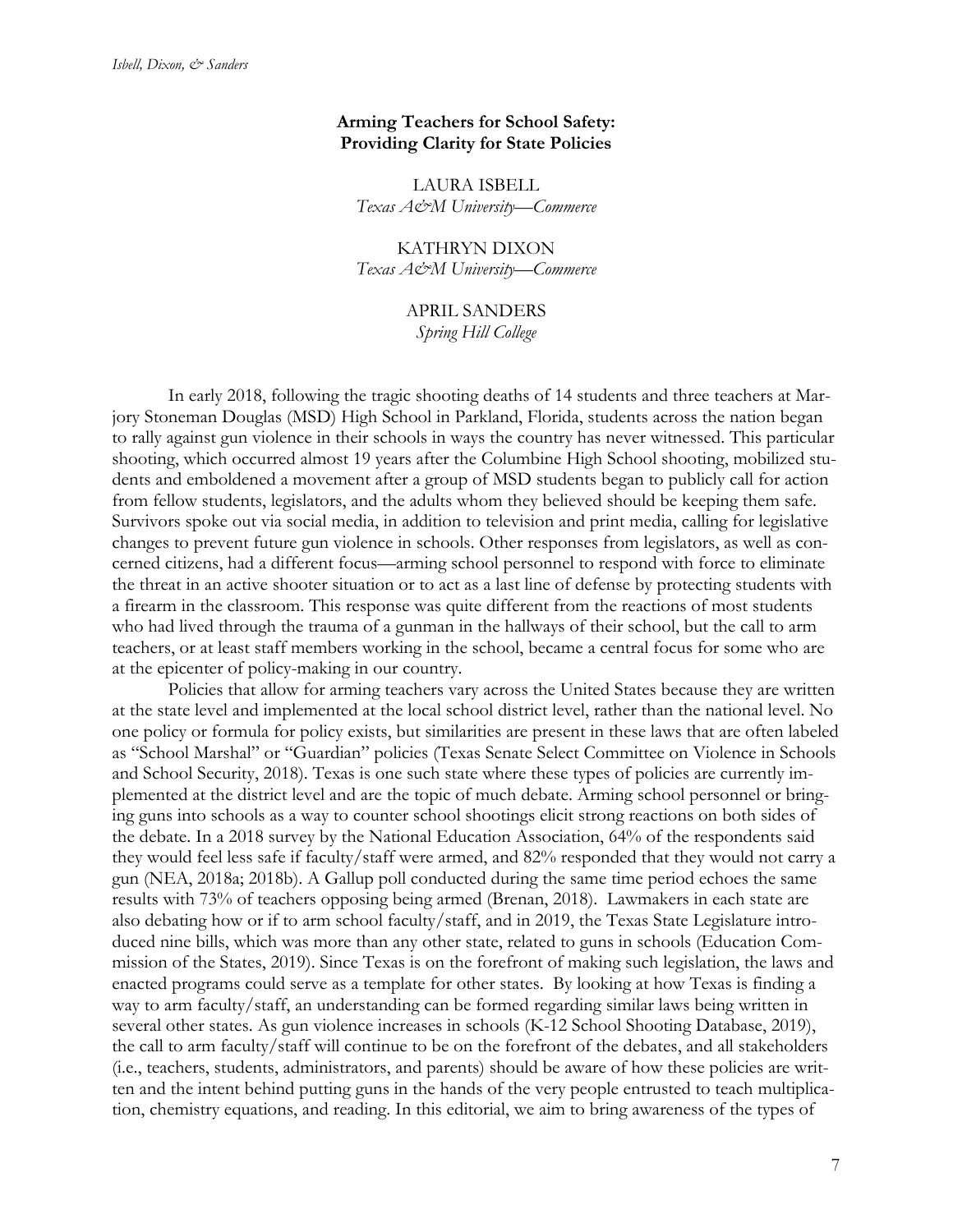legislative initiatives currently being introduced to these very stakeholders so that they might be able to discern which policies should receive their support and which should be opposed.

#### **School Marshal Plan and Guardian Plan in Texas**

Texas Governor Greg Abbott released his proposal "School and Firearm Safety Action Plan" for Texas school districts in May 2018—less than two weeks after the Santa Fe High School shooting in Santa Fe, Texas, that killed eight students and two teachers. This action plan, however, was not the first time that Texas lawmakers had responded to school shootings with policy initiatives. In fact, almost a decade earlier in 2007, what is now commonly referred to as the "Guardian Plan" (School Safety Training; TX Code 411.1901), was created following the Pennsylvania Amish School shooting and the Virginia Tech shooting. Several years later in 2013, the Texas Marshal Plan (Protection of Texas Children Act; TEC 37.0811) was introduced in response to the killing of 28 children and educators at Sandy Hook Elementary in Newtown, Connecticut. Both of these plans passed through the Texas legislature and were in effect prior to the 2018 Santa Fe school shooting, but each plan has a different focus.

The Guardian Plan (School Safety Training; TX Code 411.1901, 2007), for example, requires participants to go through 16 hours of training by a certified instructor and requires a strict live fire qualification that includes simulation training. This training focuses solely on stopping an active shooter. The sole purpose of this plan is to train and equip educators with the ability to serve as the last line of defense and protect the school environment until law enforcement arrives. The local school board members solely select those participating in the plan; no other specifications exist for the selection and training of these participants. This process varies by school district because school boards can determine their own selection process and criteria due to the vague language of the law. Typically, school boards hold closed door meetings to study the issue, evaluate the district needs, and discuss how the policy would be implemented if passed. If the school board decides to bring a policy up for a vote, a public meeting is legally required to allow for constituents to hear the proposed policy and provide comments for or against. It is important to note that aspects of districts' potential plans that fall under these state codes are often kept confidential due to efforts to protect the identities of guardians and school marshals. Therefore, the public is not privy to details that pertain to the selection, qualifications, and training outcomes of individuals who serve as guardians or school marshals.

The School Marshal Plan (Protection of Texas Children Act; TEC 37.0811, 2013) allows educators to act as armed security guards in the absence of police personnel. Those participating in this plan complete 80 hours of mostly classroom instruction provided by the Texas Commission on Law Enforcement (TCOLE), thus the training is held at an approved Policy Academy training facility. Volunteer participants for this plan are chosen by school board members and must qualify to have a license to carry a handgun (TX OCC § 1701.260, 2017). Additionally, volunteers go through psychological testing to establish that they are fit to carry out the duties of a peace officer, which include arrest procedures, the use of force, and handgun proficiency. Trained individuals are expected to keep firearms in a secured and locked safe box.

The Governor's School and Firearm Safety Action Plan includes a recommended expansion of the School Marshal Plan that would allow teachers and staff to carry guns inside schools. Governor Abbott proposed this plan after meeting with school officials and law enforcement in the days following the Santa Fe shooting (Abbott, 2018). On the day following this meeting, the Governor led a series of roundtable discussions about mental health and firearm safety. One central idea was present during the Governor's presentations: "The discussion focused on policies that could increase the safety of schools and communities while preserving Second Amendment rights" (Abbott,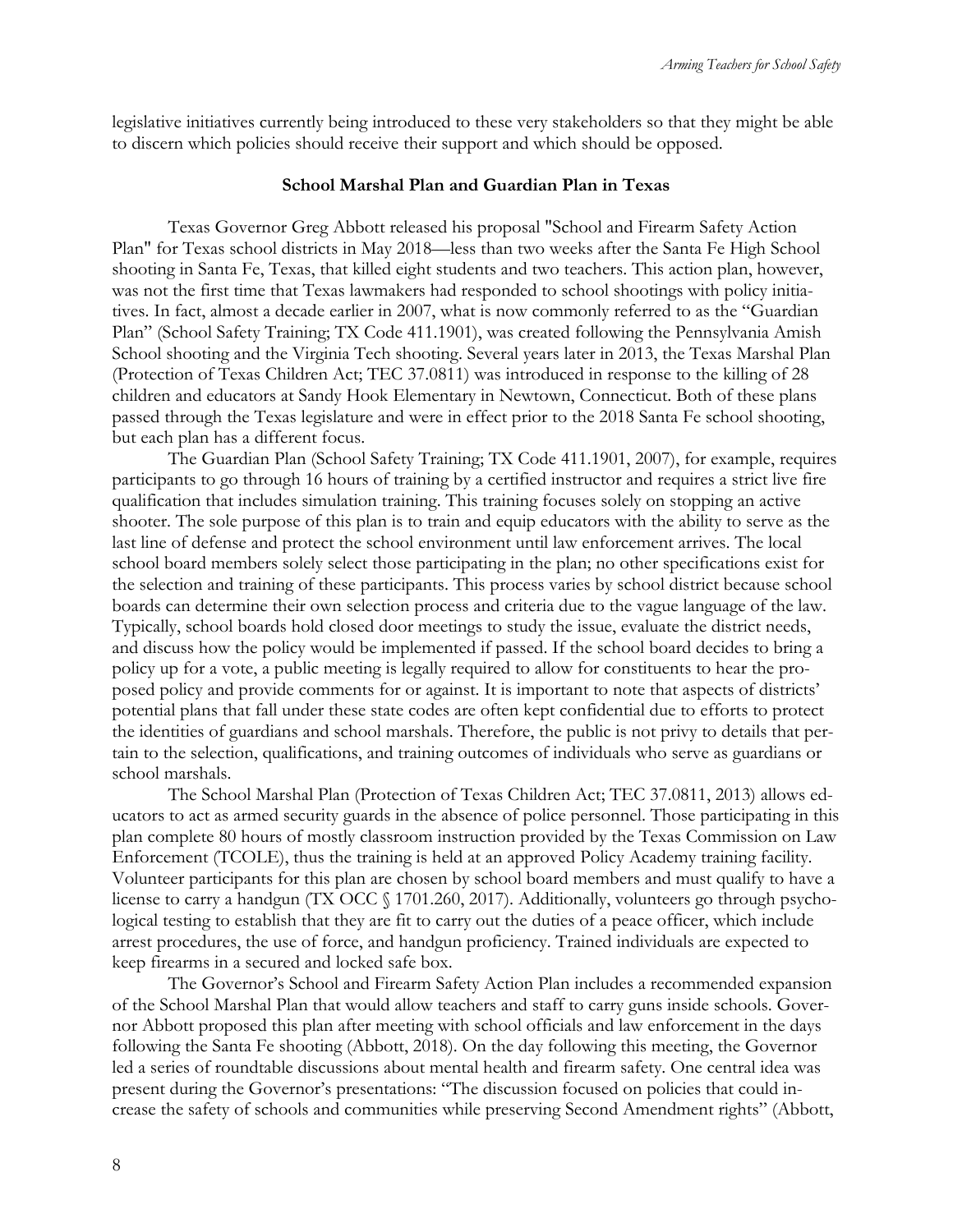2018, p. 2). The Texas Education Agency (TEA) was directed to issue a letter to all public schools in Texas asking them to identify faculty/staff to participate in this program, and training began in the summer of 2018 (Abbott, 2018, p. 7). At the time, the law provided for one school marshal per 200 students, and the plan proposed by the governor would allow one school marshal per 100 students. Additionally, the Governor proposed a policy change to allow firearms to be carried on the school marshal's person instead of being kept in a locked box. One criticism of the School Marshal Plan has been the burden of attending an 80-hour training session, with another being the lack of customization of training to school shootings and/or the type of district. The new proposal would streamline the training to include fewer hours with yearly refresher courses provided.

The Governor's plan proposed other aspects of school safety such as prevention and threat assessment. Gun legislation was briefly addressed with the call to limit access to guns for students labeled as a threat or with known mental issues. The Governor's proposal was a major focus at the Senate Special Committee hearings in June 2018 when the Lieutenant Governor formed the Senate Select Committee on Violence in Schools and School Security. Committee members heard testimony addressing mental health and "red flag" laws. "Red flag" laws, or Emergency Risk Protection Orders (ERPOs), allow law enforcement to intervene and temporarily remove firearms from an individual if a judge deems the person to be of danger to him/herself and/or others. In the end, the committee recommended that the state increase funding for school marshal programs (arming certified faculty/staff), but members did not propose implementing "red flag" laws (Senate Select Committee on Violence in Schools and School Security, 2018). Clarity was not provided by the special committee on how the training would be streamlined, and the only major change from the committee's recommendations and the Governor's plan was the lack of support on stricter gun legislation ("red flag" laws).

During the 86th Texas Legislative session in Spring 2019, multiple bills were introduced to modify the requirements for school marshals and a few of those bills were passed by the Senate. Texas Senate Bill 244 would remove the current cap of one school marshal per 200 students and would allow schools to appoint "one or more school marshals for each campus" (Texas S.B. 244, 2019). Although S.B. 244 was left pending in the House Public Education Committee, a companion bill in the House gained more traction. House Bill 1387, which initially would reduce the restriction on the number of school marshals allowed from one marshal per 200 students to one marshal per 100 students, was amended to allow "one or more school marshals for each campus" (Texas H.B. 1387, 2019). The amended version of H.B. 1387 passed through both the House and Senate and was signed into law by Governor Abbott.

Senate Bill 406 and Senate Bill 243 would allow school marshals to carry firearms on their person instead of requiring firearms to be locked in a secure location if the school marshal is in direct contact with students. S.B. 243 was left pending in the House Homeland Security Committee without a hearing and S.B. 406 was also left pending following the House Homeland Security Committee hearing. Therefore, school marshals are still required by law to secure their firearms in a locked location. The bills put forth during the 86th Legislative session did not appear to address training requirements for school marshals or other district personnel appointed to carry and/or use firearms on campus.

Senate Bill 11, the most comprehensive bill introduced to address school safety, included many of the recommendations put forth by the Senate Select Committee on Violence in Schools and School Security. While this bill attended to numerous preventative measures from mental health, suicide prevention, and digital citizenship to school curriculum requirements, trauma-informed care and curriculum, and threat assessment teams, it also authorized funding for private security, school resource officers, and school marshals. S.B. 11 was passed by both the Senate and the House and was signed into law by the Governor.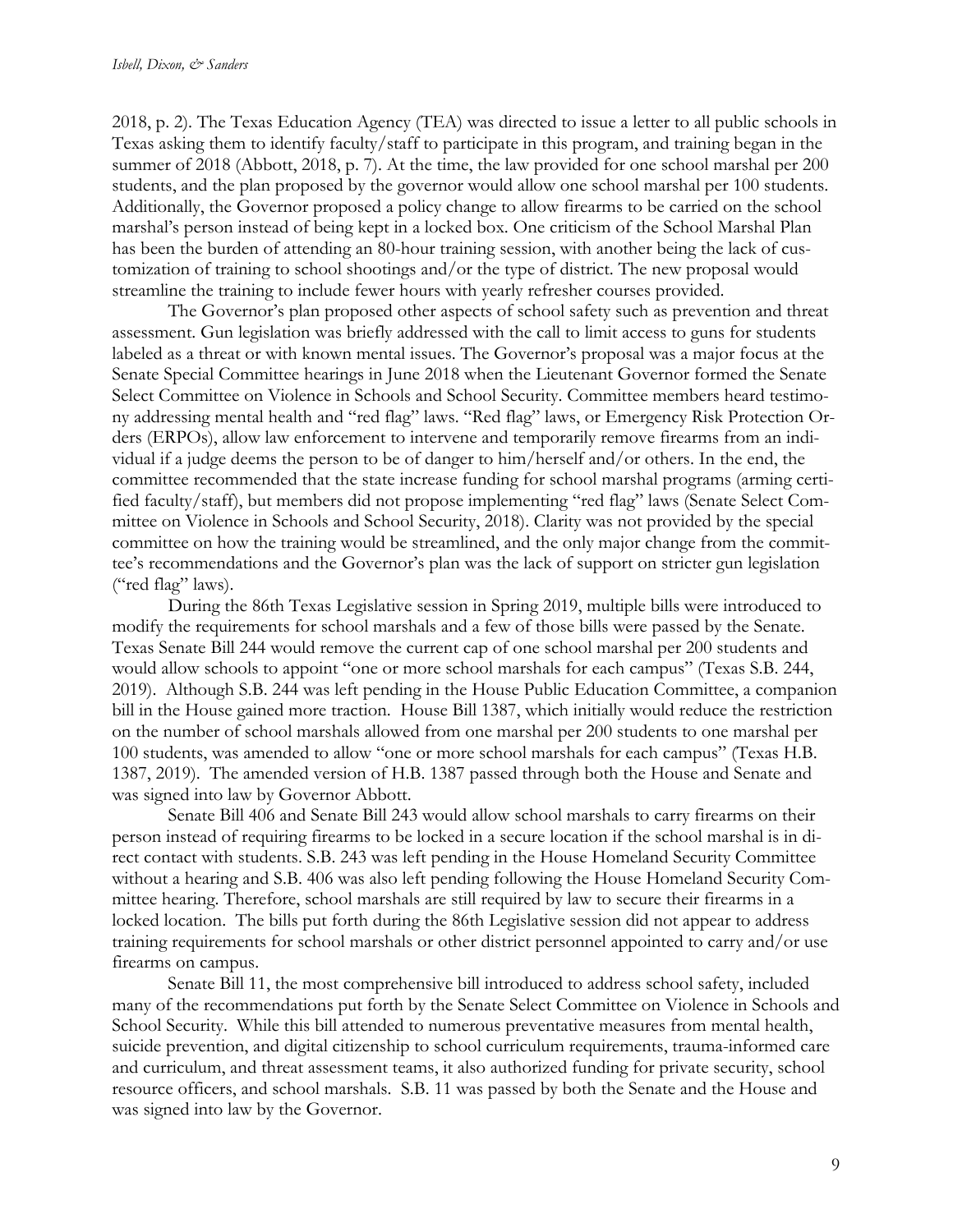## **Finding a Safe Solution**

The response to gun violence in schools across the United States has been varied, but one commonality is the lack of clear, consistent plans to prevent, prepare, and react in the event of a school shooting. As a result, school safety measures in general, and arming school personnel in particular, is being decided on a state by state basis; currently, 10 states have policies or laws in place addressing the arming of faculty/staff (U.S. Department of Education, 2018). Many more states (up to 21 states) allow school personnel to have access to guns if needed (National Conference of State Legislatures, 2018). The legislative response in Florida (after the Parkland shooting) regarding arming teachers has been more specific than other states to date in that classroom teachers are excluded if they solely perform classroom duties, unless the classroom teacher is part of the Reserve Officers Training Corp (ROTC). Florida Senate Bill 7026:

[A]llows school districts to decide whether to participate in the school guardian program if it is available in their county. A school guardian must complete 132 hours of comprehensive firearm safety and proficiency training, 12 hours of diversity training, pass a psychological evaluation, and initial drug test and subsequent random drug tests. No teacher will be required to participate. In fact, the legislation provides that personnel that is strictly classroom teachers with no other responsibilities cannot participate, with specified exceptions (FL S.B. 7026, 2018).

In May 2019, the Florida legislature passed FL S.B. 7030, which is an expansion of S.B. 7026 that allows for any classroom teacher or school personnel to be considered for the guardian program and receive training from the county sheriff. At this time, no school requires faculty/staff to be armed while on campus (U.S. Department of Education, 2018).

Many districts argue that such varied policies and procedures are needed because a one-sizefits-all approach will not work for all districts, and that local control of policy is key to addressing different situations that arise. For example, rural schools theoretically do not have the same quick response time as urban and suburban schools such as MSD in Parkland, and therefore, might need more armed personnel on campus (U.S. Department of Education, 2018). The states that do have laws in place to arm school personnel typically have some level of training provided for participants, although the type, length, and who conducts the training varies. The Federal Commission on Student Safety released a 177-page report in December 2018, identifying recommendations and resources for keeping schools safe. The report outlined three broad categories: (1) prevent, (2) protect and mitigate, and (3) respond and recover (p. 13). Information taken from administrators, teachers, students, families, and state and local policymakers was used to identify the recommendations outlined by the committee (U.S. Department of Education, 2018). The arming of school personnel is discussed under the second category and only provides some considerations regarding the specifics of that community and state law. No additional guidance is provided. Few states have specific programs in place (or being designed), but there is considerable interest across the country for such programs to exist. Other programs in place include the South Dakota School Sentinel Training Program, the Alabama Sentry Program, and the Arkansas Commissioned School Security Officer program (U.S. Department of Education, 2018). Since so few programs currently exist, viewing the evolution of programs like the ones being shaped in Texas gives considerable insight into what other states could enact in the near future.

Gun violence in schools is a complex problem that will need to be approached with multifaceted solutions. Productive dialogue surrounding school safety and the prevention of gun violence in schools requires that stakeholders fully understand laws and policies already in place, as well as the content of proposed legislation. The notion of arming teachers and other school personnel as one solution is controversial and the topic of much debate. In addition to the issue of vague and unclear policies, there is a lack of research and data on the effectiveness of programs that include arming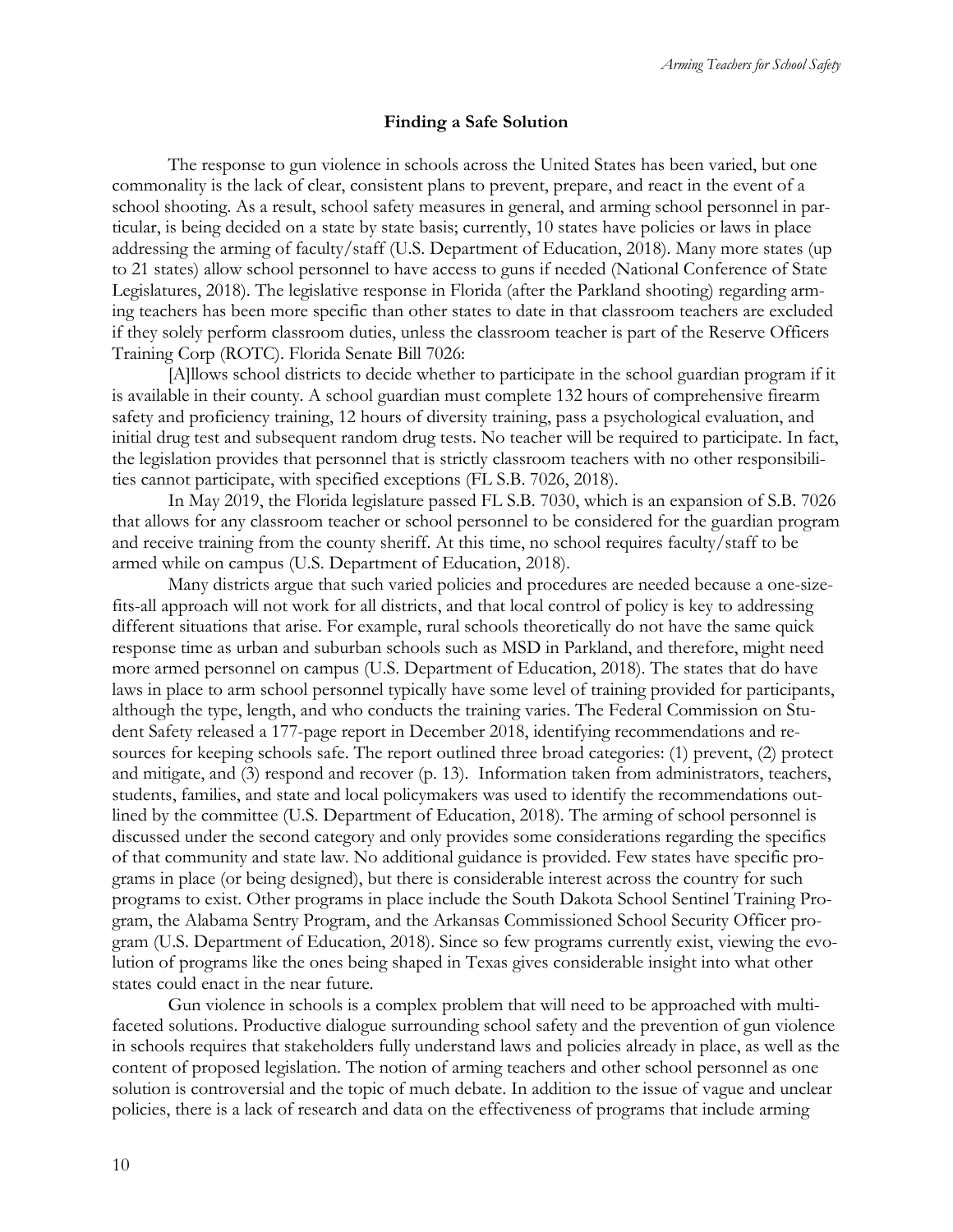teachers and school personnel on the prevention or interruption of active shooter situations in schools. Relatively little attention has been paid to the fact that these policies come with the expectation that teachers are able to instantaneously switch from classroom teacher to expert marksman in the chaos of an active shooter situation with panicked students in their presence. Research shows that regularly trained law enforcement officers' accuracy rate in active shooter situations ranges from 18% to 43% (Rostker, et al., 2008. The low accuracy rates are most often attributed to the high stress elements of these encounters (Lewinski, et al., 2013; Vickers & Lewinski, 2012) and are not a regular focal point of legislative hearings. The outcry from students for much-needed protection has been interpreted by legislators as an opportunity to arm faculty/staff, but understanding the reality of implementing such programs must be understood and evaluated by those who will actually carry guns—the teachers.

**Laura Isbell, Ph.D.,** is an Assistant Professor at Texas A&M-Commerce University in the Curriculum & Instruction department. She is an advisor and Master's program coordinator in the Curriculum & Instruction department. Her research interests include teacher preparation, teacher quality, academic and behaviorally interventions, and educational policy.

 $\overline{\phantom{a}}$ 

**Kathryn Dixon, Ph.D.,** is an Assistant Professor of Curriculum and Instruction, specializing in Literacy at Texas A&M University - Commerce. She teaches undergraduate and graduate courses in literacy education. Her research interests include education and language policy and preservice teacher development of culturally responsive teaching mindsets.

**April Sanders, Ph.D.,** is currently an assistant professor at Spring Hill College in Mobile, Alabama, and specializes in research related to literacy applications in the K-12 classroom and preservice teacher development.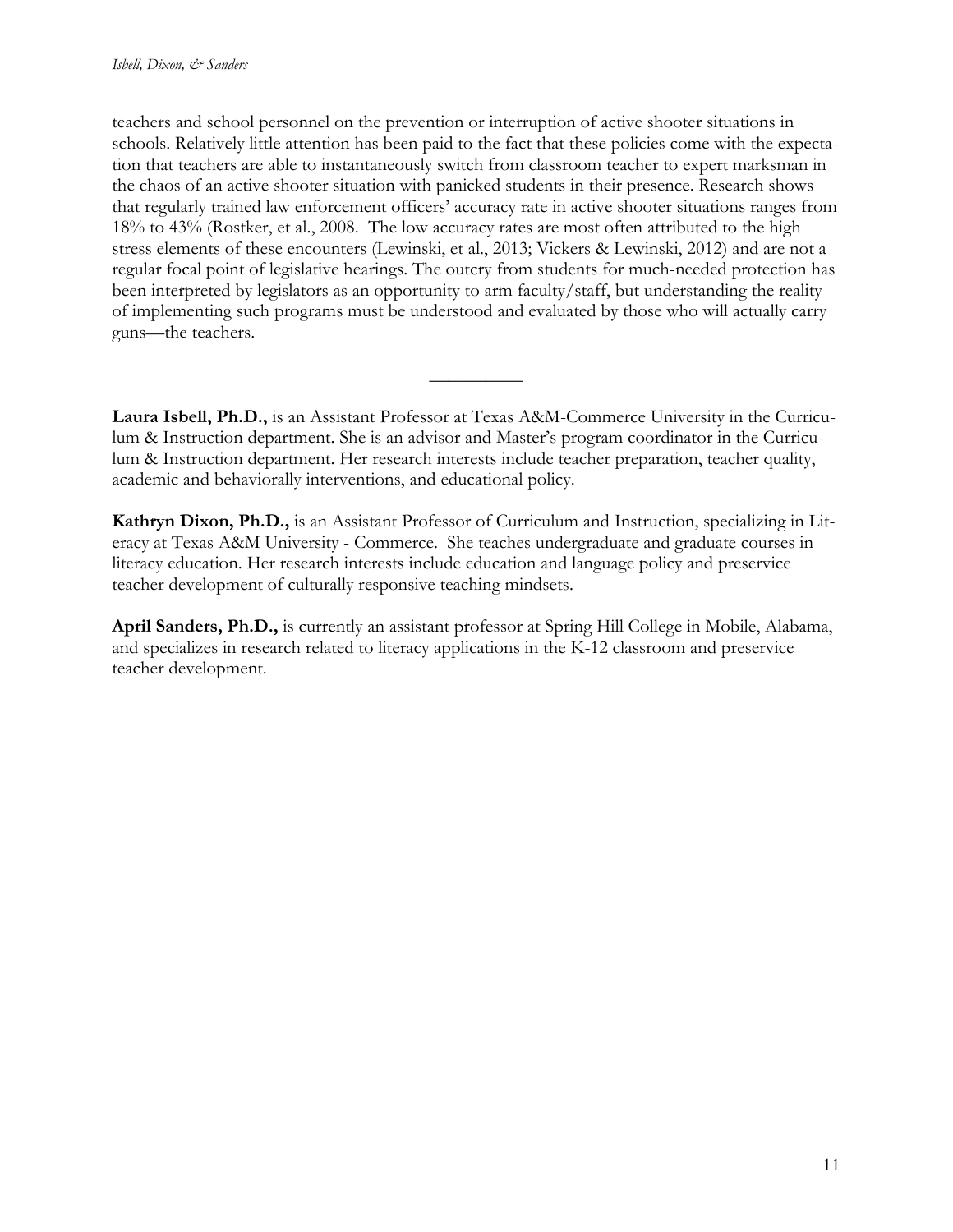## References

Abbott, G. (2018). School and firearm safety action plan. Retrieved from

https://gov.texas.gov/uploads/files/press/School\_Safety\_Action\_Plan\_05302018.pdf Brenan, M. (2018). Most U.S. teachers oppose carrying guns in schools. Retrieved from

https://news.gallup.com/poll/229808/teachers-oppose-carrying-guns-schools.aspx

- Education Commission of the States. (2019). 2019 State education policy watch list. Retrieved from https://public.tableau.com/shared/WS4HFMXZ7?:display\_count=no&:origin=viz\_share\_li nk
- Florida S. Bill 7026, 2018 Session, (2018) (enacted). Retrieved from https://legiscan.com/FL/bill/S7026/2018

Florida S. Bill 7030, 2019 Session, (2019). Retrieved from https://www.flsenate.gov/Session/Bill/2019/07030

- Lewinski, W. J., Dysterheft, J. L., Seefeldt, D. A., & Pettitt, R. W. (2013). The influence of officer positioning on movement during a threatening traffic stop scenario. Law Enforcement Executive Forum, 13(1), 98-109.
- National Conference of State Legislatures. (2018). School safety. Washington D.C.: National Conference of State Legislatures. Retrieved from http://www.ncsl.org/research/education/school-safety.aspx
- National Education Association (2018a, March 11). New NEA national survey: educators overwhelmingly reject proposals to arm teachers [Press Release]. Retrieved from http://www.nea.org/home/72972.htm.
- National Education Association. (2018b, March 1-5). National members survey. Retrieved from http://www.nea.org/assets/docs/NEA%20National%20Member%20Guns%20Survey%20 Topline%20Results%20PUBLIC%20RELEASE.pdf
- Rostker, B. D., Hanser, L. M., Hix, W. M., Jensen, C., Morral, A. R., Ridgeway, G., & Schell, T. L. (2008). New York City police department firearm training and firearm-discharge review process. Santa Monica, CA: Rand Center on Quality Policing. Retrieved from http://www.nyc.gov/html/nypd/downloads/pdf/public\_information/RAND\_FirearmEval uation.pdf
- Senate Select Committee on Violence in Schools and School Security. (2018). Report to the 86th Legislature: August 2018. Austin, Texas. Retrieved from https://senate.texas.gov/cmtes/85/c565/c565.InterimReport2018.pdf
- Texas Education Code 37.0811, Protection of Texas children act. (2011). Retrieved from https://statutes.capitol.texas.gov/Docs/ED/htm/ED.37.htm
- Texas H. Bill 1387, Session 86, (2019). https://legiscan.com/TX/bill/HB1387/2019
- Texas Occupations Code, Title 10, Subchapter F, Sec. 1701.260. (2017). (Cited as "TX OCC § 1701.260"). Retrieved from https://statutes.capitol.texas.gov/Docs/OC/htm/OC.1701.htm
- Texas Penal Code 411.1901, (2007). Retrieved from https://statutes.capitol.texas.gov/StatutesByDate.aspx?code=GV&level=SE&value=411.19 01&date=5/19/2015
- Texas S. Bill 11, Session 86, (2019). https://legiscan.com/TX/text/SB11/id/2005241
- Texas S. Bill 243, Session 86, (2019). https://legiscan.com/TX/bill/SB243/2019
- Texas S. Bill 244, Session 86, (2019). https://legiscan.com/TX/bill/SB244/2019
- Texas S. Bill 406, Session 86, (2019). https://legiscan.com/TX/bill/SB406/2019
- U.S. Department of Education. (2018). Final report of the federal commission on student safety. Washington, DC. Retrieved from https://www2.ed.gov/documents/school-safety/schoolsafety-report.pdf